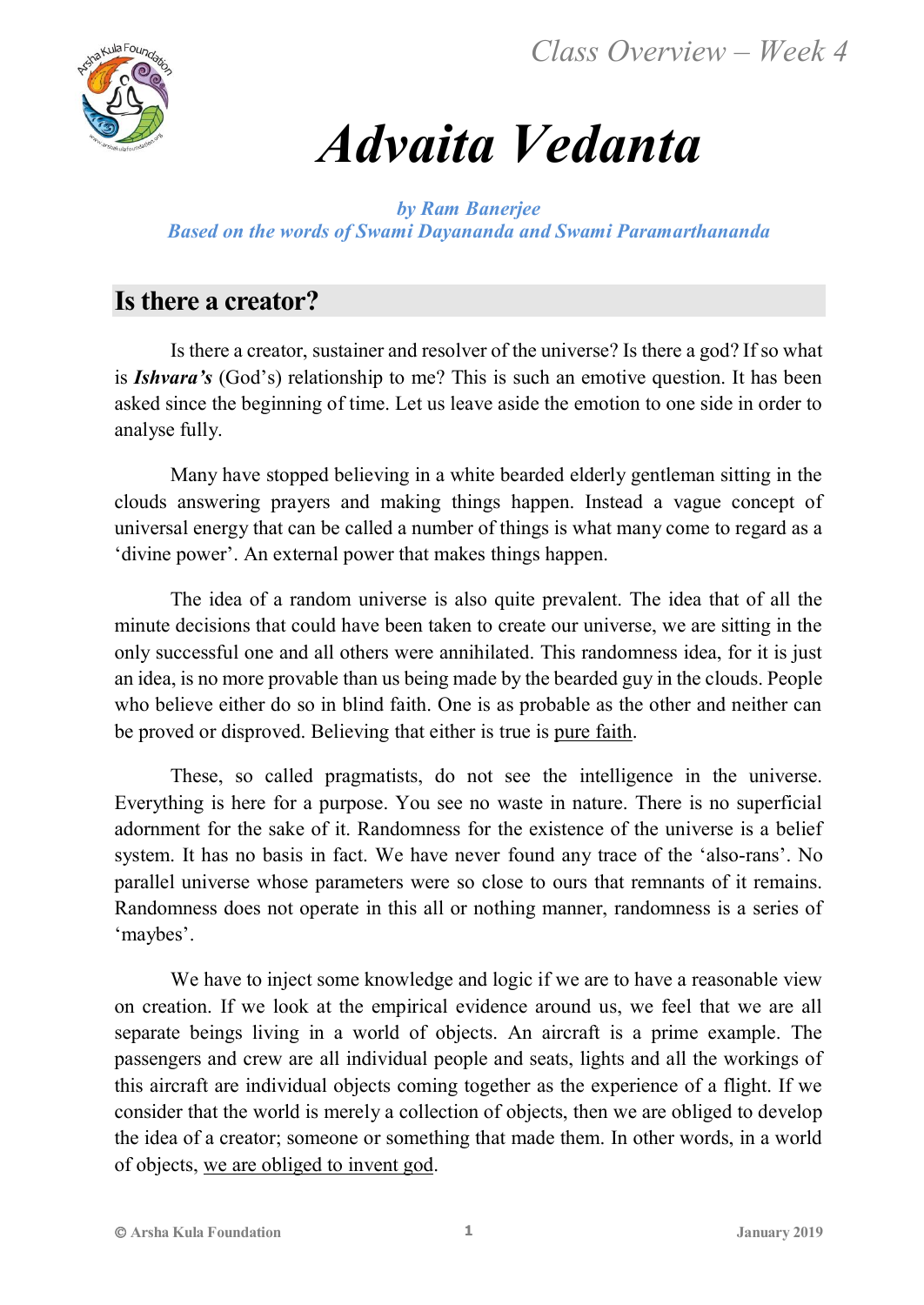One could argue that in a world of objects one has to consider their creation and therefore the idea of a creator but that creator need not be god. I am not sure that the engineer at Boeing bringing together the parts of a seat thought of himself as god. That is the problem. Very few people think of themselves as god. At one time you used to be burnt at the stake for thinking that, but nowadays you are just locked up!

Consider it another way. Almost every object on an aircraft is man-made. It could be argued that even people are man-made but you know what I mean. People are biological systems and many would argue that such systems are a product of nature. That is why some of the earliest depictions of gods on our planet were symbols of nature. The sun god made everything possible. Water and Fire were also similarly revered. As we, as a species became more sophisticated, our invention of god became more sophisticated and organised. Modern religions are the artefacts of such sophisticated thinking.

Many would not view religions as sophisticated. They would view them as archaic. That may be so, but they do represent the latest view on god. The most modern interpretation of the creator that we have. The problem with these religions is that they do not account for everything that we experience.

If I look at myself in the universe, I find everything is given i.e. not produced by my own will or effort. If I analyse this deeply, I come to know that everything is given. The means by which I perform tasks and the results that are achieved by doing so, are given, laws and forces are given. I did not invent Gravity, electromagnetism or atomic physics. These things are given and I am bound by them in everything I do. These are laws that operate independent of me or anyone else.

In our solar system the sun is given, that it is producing light and heat that runs our entire planet is given. The earth with its tilt and rotation without which we would not have seasons or currents is given. That the earth has weather and climates that allow things to grow and sustain life is given. They all operate independently of us. We had nothing to do in their creation, they are all given.

More fundamentally that I need to have parents to be born is given. That I grow into an adult and die is given. That I am subject to illness is given. Different illnesses and how they are transmitted are given. That there are cures to some illnesses and not to others is also given. Plants are given in their infinite variety in all corners of the planet making the oxygen that sustains life. Indeed, our need to breathe is given. Our lungs are given, the fact that we need two lungs but only one heart is given. Different parts of the body and all its functions are all given. The fact that you can read this with your eyes and understand this through a complex mind is also given. If nothing is really produced but is given, then the nature of this process needs to be understood fully. One needs to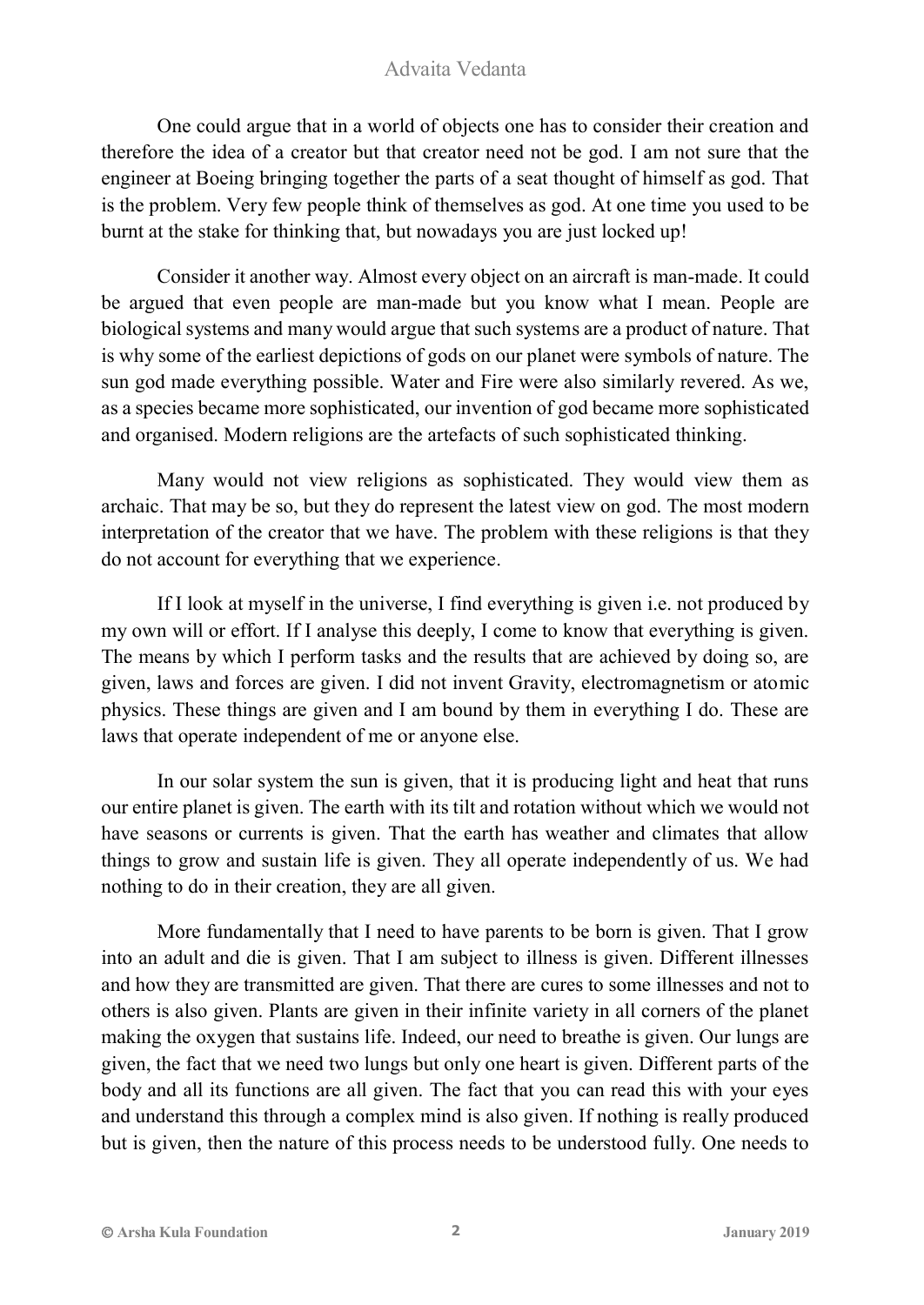understand if all this is a 'given thing' then does it just exist or is there a giver that gives? It is the latter conclusion that gives rise to the concept of a separate god.

Let us say, for now, that these things are provided for us without us making any effort to produce them. There are laws, objects, concepts and ideas that run the universe and they existed before us and will exist after we are gone. They are, if you like, the rules by which we govern our lives. Rules that we are forced to accept because they form our reality.

The entire scheme of thing, that we call the universe, is given. For me to perceive and understand the universe, I am provided with senses and a mind with a capacity for reasoning. Capacity to remember so that I can recognise an object already known to me is also given.

So, when everything is given, then the cause and effects are also given. I may not understand all the laws that go into the outcome of an effect that I make to accomplish something but one thing is very clear to me. Everything is within the scheme; the blueprint for the connections and relationships are already provided. If I do this thing, then the outcome will be that. Even if the resultant effect is not there, it is not without reason. With my limited knowledge, I may not know the reason but there is a reason for the effect not to be.

When I look at myself, and the world in which I happen to be, I appreciate that this is a very big and complex thing. My eyes are complex; my mind is complex. Every organ is complex. The whole body is complex. So, if it is given, then certain possibilities are also given. These possibilities can surface or collapse. For example, a new star may be born, an old star will die away. All these are possibilities. The dinosaur is no more yet another organism may be in the making. It is all within a certain order.

This may be accepted as Natural law, that it '*just is'*. Natural law is nature's programming. It is also a given and these possibilities can get actualised (come to be) by nature's programming but nothing can be 'just is' for everything is an effect and every effect has to have a cause. Only nothing can come from nothing therefore if something 'is' then it has to come from something else.

There is another possibility. These possibilities may be actualised by interference, an effort, of a living organism. Bacteria can bring about infection in a wound, an animal may create a nest; a dam may be created by a beaver. All these possibilities collapse into the capacities that are given to these living organisms to do these things. Of course, human genius is given. Humans can create different possibilities again and again, new hardware, new software is a possibility. That humans can actualise this is also given.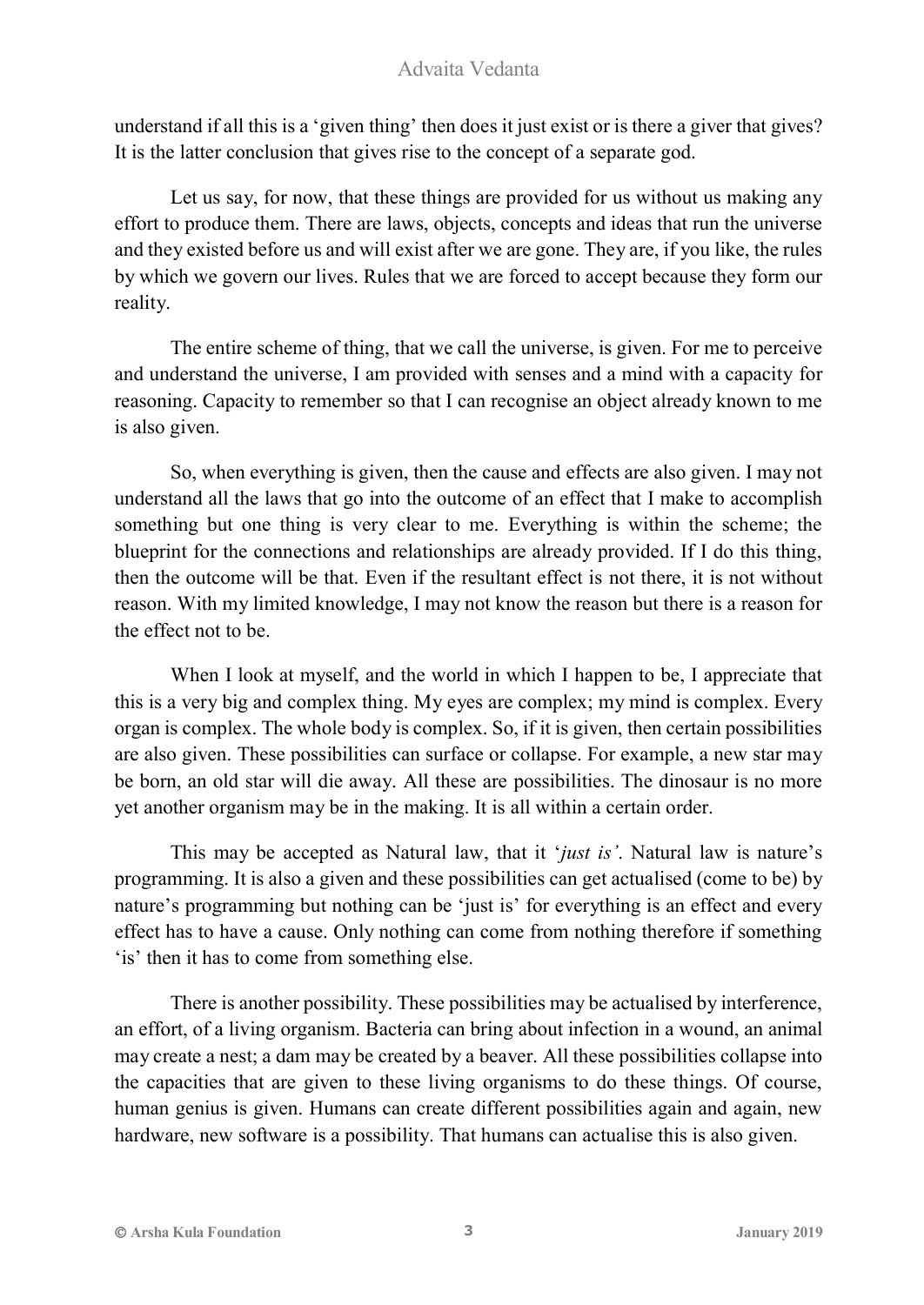In fact, I cannot say, I am the author of this. I find myself in a situation where a possibility is understood by me and I am also given the faculty of understanding so that I may do so. Therefore, how can I say that I am the author? If I cannot say so then I cannot say that I am the creator of this result. I am the creator of the initialising action because I have free will. I can choose to exercise my free will. To fulfil a desire, I can do something. That much I can say. I cannot own it.

I cannot say that I am the author though society adores a person who has given society a certain knowledge or invention. And we respect people who have contributed something by naming that discovery after the person who discovered it. If you were to ask those people if they did that, they are likely to say, I was at the right place at the right time. The one who has knowledge has a natural humility. Therefore, the maximum that I can say is that I am the author of an action because I take responsibility. It is not because I realise I am the author. I happen to choose to take this action. Sometimes the result is not present other times it is. I am the author of the action and not the author of the result.

All we do is start things. How it finishes up is not up to us. Consider the example of a flight. To decide to fly you used your capacity to think (given), to buy the ticket you used the Internet (given), to choose a seat you used the airline website (given), to come to the airport you used a car (given), to board the flight you used the jet-way (given), to take off you used the principles of flight (given). You have used all these effects yet you were not the cause of any of them, they were all given. Any one of these actions could have had a different result leading to you not flying. The very fact that you make the flight is driven by an infinite number of effects that are given, i.e. not caused by you.

One can say that in a modern society, we are all connected and do not need to be self-sufficient. We use things that are 'given' by others all the time. This is missing the point. All those things you used were also given to those who think they created them. The jet-way needed to be designed, built, installed and operated. The unique creative capabilities of the human mind were used in all cases. But our power to think, to be creative is itself given. You did not specify you IQ at birth and nor did any of the hundreds of people involved in the life of that jet-way. That is why the jet-way is given because the ultimate intelligence with which it was designed, built, installed and operated was not though an act of will.

If I were the author of the result, I would always get what I want. That is not the case. Let me give you a classic example. Every evening after work, I cross the road and catch a bus home. I initiate this task because I wish to reach home every evening and this action is initiated in the expectation that I will catch the bus and reach home. But actually, there are four possible outcomes to my action:

**1 As expected** – I cross the road; the bus comes and I board the bus.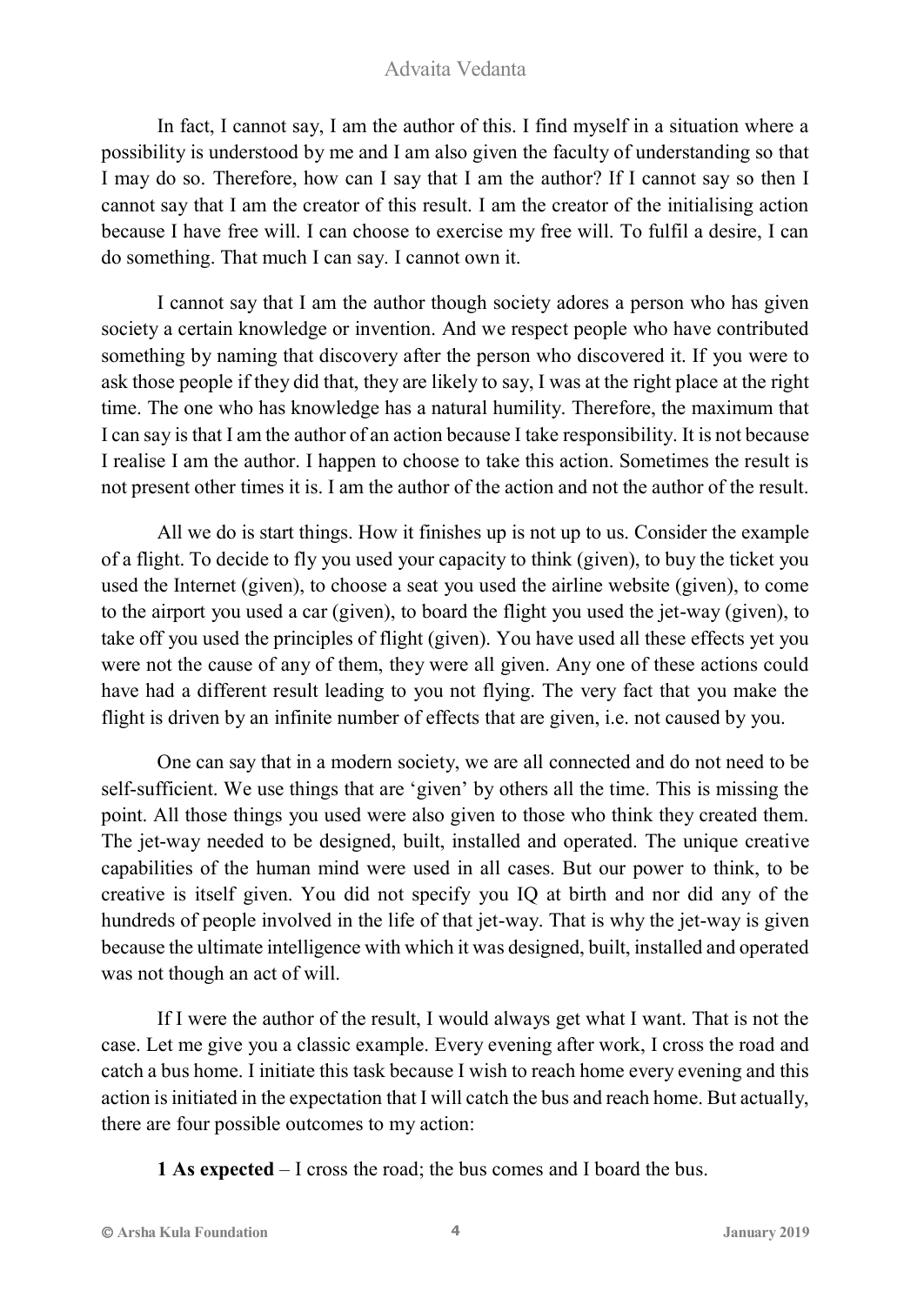- **2 Better than expected** I cross the road and a friend in a car sees me at the bus stop and offers to take me fully home.
- **3 Worse than expected** I cross the road but the bus is so full that I fail to get on.
- **4 Opposite to expectation** As I cross the road, I slip on a banana skin and wake up in hospital 3 days later.

As you see, in each case I initiated the same action (crossing the road) but the results varied according to hidden variables (friend's car, crowded bus or banana skin) not of my doing. These hidden variables were given. They were hidden because they were unknown to me when I initiated the action. Most evenings, the expected result arises and I pay no attention to it. Only when the other possibilities arise does it come to my attention. When the result is better than expected, I call myself 'lucky' and feel happy. When the result is worse or opposite to expectation, I call myself 'unlucky' and feel miserable.

In truth, I have to take what is given. If I have to take what is given then I naturally need a little more understanding to have an attitude appropriate to the reality of this action and result. To go one-step further, to be objective is to recognise all that is there. Only then can I be objective. All that is there happens to include one more significant fact and that is if everything is given, is there a giver?

So, is there a higher power that creates the crowd or throws the banana peel?

We have to answer the "is there a giver" question first because if the answer is no then the above question does not apply. If there is a giver then that giver must be all knowing and all-powerful. Knowing because everything given is complex. Even the smallest single cell structure is immensely complex. Every nucleus is complex. If there is such complexity, implying so much knowledge, and everything is given, I cannot say it is not intelligently put together. I cannot say it. Everything seems to be intelligently put together. My eyes and ears are intelligently put together. My hands are intelligently put together. Nails are given to make fingertips strong. In this scheme of things, I have kidneys, liver and stomach where they should be. Every gland has a role to play and therefore this is intelligently put together.

Interesting that the 'intelligent design' lobby in America reject the Darwinian view of creation that is one of natural selection and survival of the fittest? In fact, both the Darwinian and Intelligent Design views are limited in their understanding. Nature certainly plays a major part. If nature puts all this together, then nature is intelligent and we need to understand that. In nature there are things that are not intelligent – insentient things. But even these appear to be put together intelligently. You cannot be but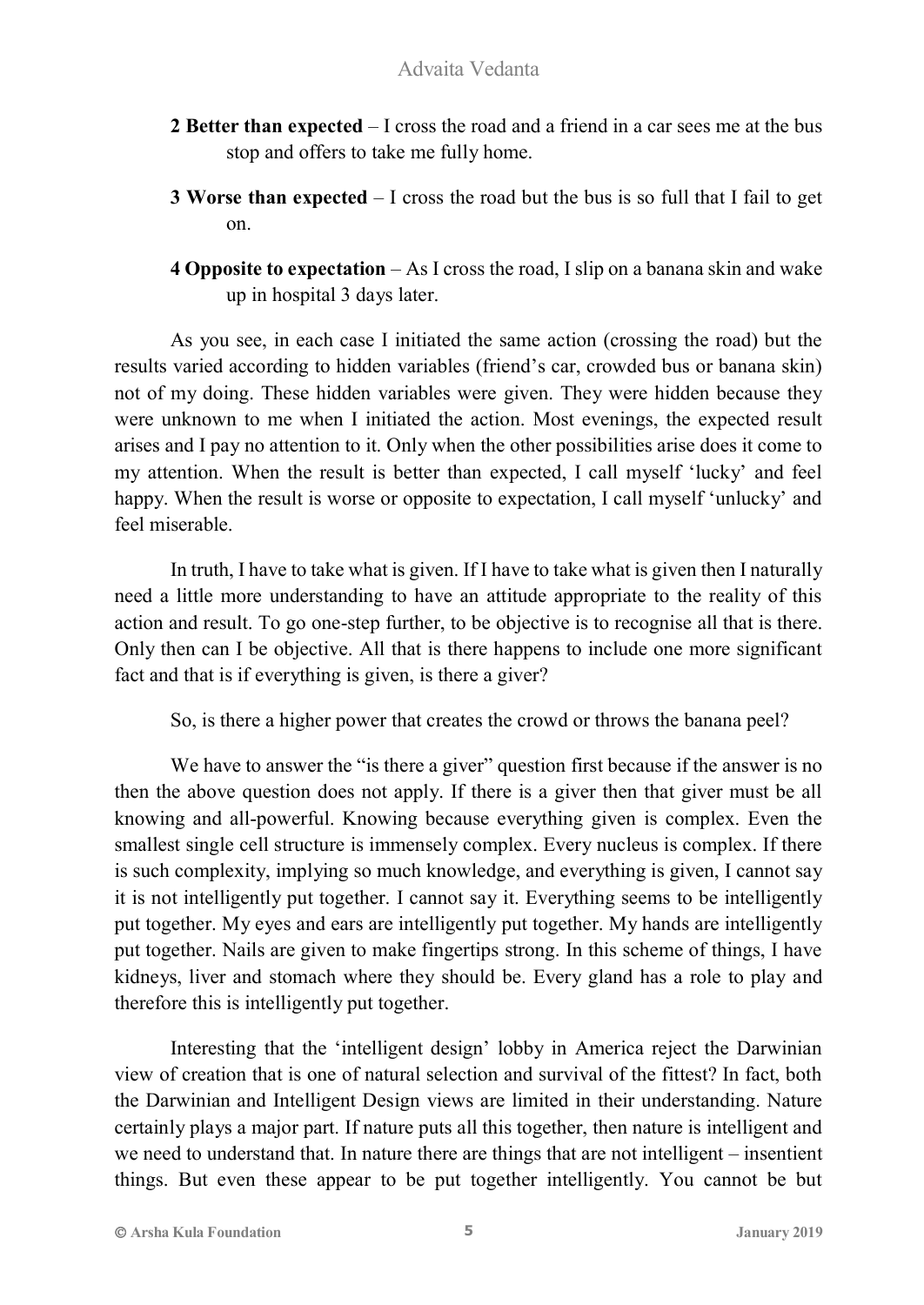impressed when you look at the unique crystalline structure of a snowflake. Before going further, there is an important point to state.

If everything is put together for a purpose then we should say that everything is **Shristi**. Let us use this Sanskrit word instead of creation because an equivalent is not available in the English language. Creation is not equivalent to shristi. Anything intelligently put together is a shristi. The whole universe is a shristi. The question is "Is there a shristi maker"? I cannot say there is none. If I say there is none, I have to prove that this putting together, like a clock or camera, also does not have a maker. If a plane takes off and lands, I cannot say it does so by itself. If I say, it takes a lot of planning, a lot of construction, a lot of hi-tech application goes into it, then I have to accept that there is a group of people who are involved in the flying of the plane and that the possibility of creating a plane is given.

If you say there is a giver, then you have to ask where is the giver? This is where modern society has lost touch with our ancestors. Human heritage lies in the answer to this question. Where is the giver? Ask any Native American, Indian villager or Australian Aborigine, where is this giver, and they will laugh at you. If he follows the spiritual heritage of his forefathers he will look at you with a big smile. The question sounds strange in his ears. He will never say "up there", because for him, the giver is everywhere.

To ask the question is wrong because to ask the question, you have already concluded that the giver is not here just as when I say where is John Smith, I have concluded that John Smith is not currently here otherwise I would not have asked the question. That's a wrong conclusion according to that villager. To understand indigenous culture, you should understand the villager's attitude towards, the earth, the stars, animals and birds, fire and water. That person has an attitude, which is imbued with reverence. A reverence that means recognition of the presence of a creator and in that attitude lies the answer to the question.

"**Where** is god" Is a laughable question for that villager. Where is not a proper question. "**What** is god" can be a proper question. But some people answer this question based on their education. They are no longer in the villages. How do they answer this question? Locally they cannot find somebody all knowing. They travel the world and find that everybody has limited knowledge. They speak in their own language and others do not understand. Since there is no one that is all knowing maybe God is not available here. And educated as they are, they say "God is up there."

The question should be what is God, not where is God because when you ask where, you have already decided how God should look. If you ask where is so and so, you are asking to know someone as a person, as an individual, occupying space, having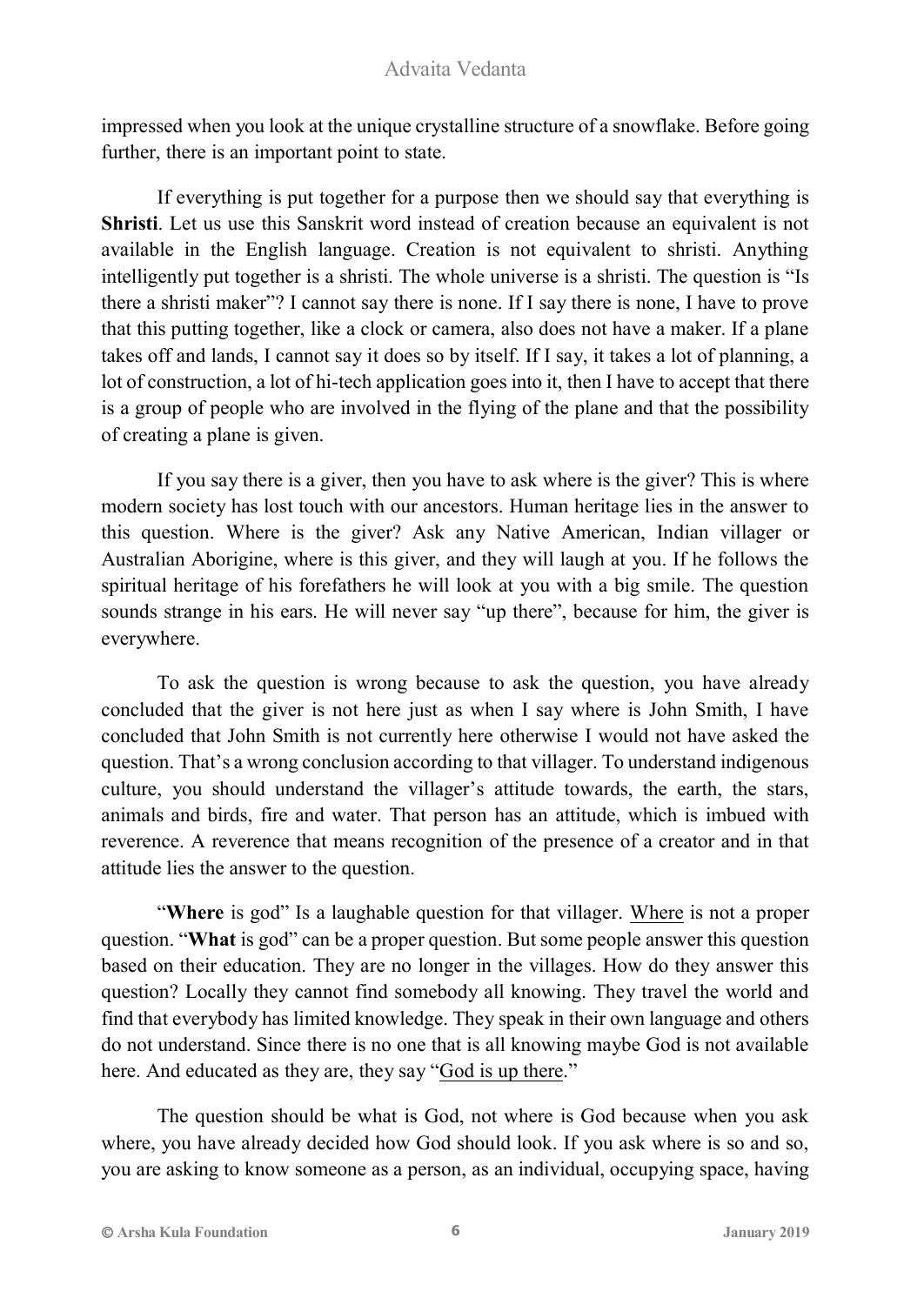a certain body/mind complex. Only then can you ask where is so and so. The person has a location and you already have certain knowledge about what that person should be. The person is bound by time and space. If you know the person, you can say the person is not here so where is the person. To conclude that the person is not here you must know the person and the person's absence. You know the person and how they look. When we try to understand who the person is then the question should be what is god and not where is God.

Suppose God is everything. Suppose I say that all that is here is God like that villager. That is the spiritual heritage of indigenous tribes. Most of the indigenous religions of the world have that kind of reverence. That villager's attitude is born of certain understanding, which can be taught because it is knowledge. Attitude you imbibe can be disturbed if it is not born of understanding. It remains undisturbed when nobody confuses that person. When someone comes and confuses then it is disturbed. An attitude that is born of understanding cannot be disturbed. But behind that attitude is understanding and therefore one can make others understand if one understands. This teaching tradition is the student to teacher lineage heritage of India. Therefore, knowledge can be handed over. This is a very well evolved methodology for handing over knowledge.

If you persist with the question what is God, we have to say this God should be all knowing because we are talking about all that is given. All means all that one knows and all that one does not know. What is known to me and what is not known to me is defined as all.

This all is a *shristi*. If it is intelligently put together, I cannot but presuppose that all is known i.e. complete knowledge. The pot maker knows what the pot is like. He also knows how it is going to be used and he also knows how to make it  $-$  skill  $-$  as well as all the things required to make it – material. All these are involved in shristi. This universe shristi that includes my body/mind/sense complex, implies all knowledge and it doesn't take any great intellect to understand that knowledge rests only in a conscious being. Knowledge cannot be in an insentient thing. Neither, by the way, can ignorance. A rock is not capable of having knowledge. It is not capable of having ignorance either. Only a conscious being can be ignorant as we are all. If one is ignorant then one can also know. That is what the teaching is about. If one knows, one can make others know. If one is confused, one can confuse others also.

Where there is ignorance, there can be knowledge and where there is knowledge, there was ignorance also. When we talk about all knowledge then there is no ignorance. Just as a little knowledge rests in a conscious being, all knowledge also rests in a conscious being. Once you say conscious being, all knowing and all skill has to be added. Therefore, the shristi maker cannot borrow skills from anyone. That God has got to be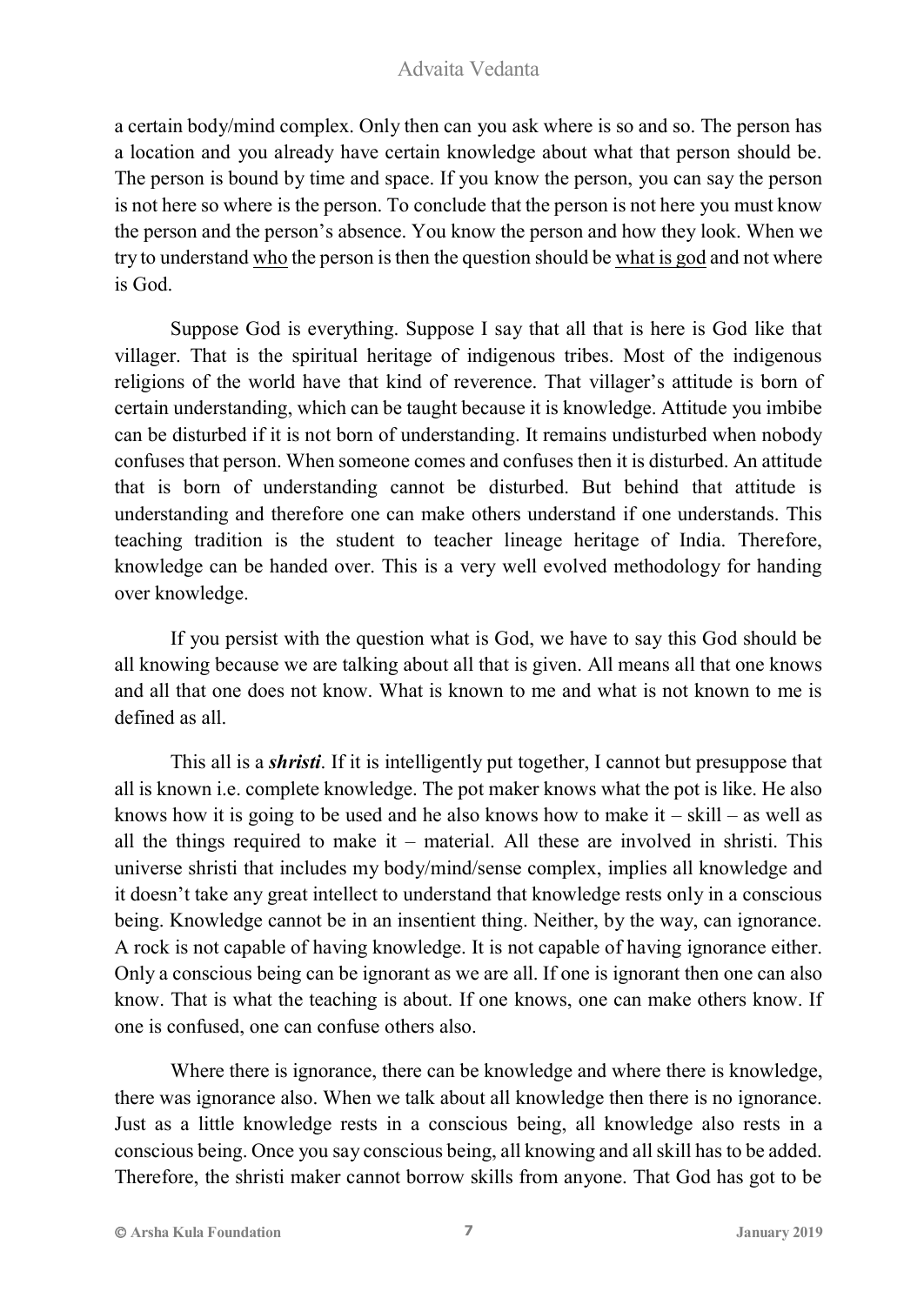all knowing, all powerful also. This raises another question because we don't take into account another cause necessary for shristi.

The obvious other cause is material. The universe has a certain reality. In keeping with that reality, there must be material. Can that material be separate from the maker is an important question. One cannot say God created this entire universe out of nothing. Only nothing can be created out of nothing. Therefore, you have to say that even God has to have something with which to create this world in keeping with the reality. That is very easy to understand. That the shristi maker must necessarily have material. And here is a very important question: between the shristi maker and the material is there any separating factor? Two things are separated by space in between. So in between this god and the material, if there is a separating factor then that separating factor should be space. Then the question would be who is the shristi maker of space.

The greatest joke in the modern world is that you can say "God is up there" and get away with it. Does 'up' mean space? 'In space' means there is an address for God. If you say it is not space then you have to tell me what that address is. You cannot talk of up. Thus, god cannot be in space because the question then arises who created space. Space and time are part of the universe. In fact, there is no universe without space and time. You cannot think of an object outside space and time. How can anyone say otherwise?

In the villager's answer, there lies a great truth. The truth is that the space is also god. The earth is god, the air is god. Everything else that is here is god. That's why in India we allow any form of worship, any form of prayer because everything is god. The villager's attitude shows that, behind this attitude is the understanding that the shristi maker should also be the material. Maker and the material must be one and the same. There cannot be a separating space between the material and the maker. From one standpoint you say that god is the material and from another standpoint you say god is the maker. If that is so, then everything born of a given material is not separate from the material. The shirt you wear is the fabric; it is not separate from the fabric. You cannot make a shirt without fabric. Fabric can be without being a shirt but no shirt can be without fabric. Where the created object is, there the material is also.

Where the shirt is, the material is. Where the material is the yarn is. Where the yarn is the fibre is. Where the effect is, there the material cause is. If the material cause is also god, where the universe is, god is. Therefore, space is god, air is god, fire is god, water is god and earth is god. Everything is god. What is not god? The universe is not a creation. There is no one up there dropping the planets here and there. It is all a manifestation of Ishvara. Therefore, shristi is not just creation. The word creation denotes someone sitting there, creating something and sending it out. Since god is the material also then shristi is a manifestation. Creation from the standpoint of knowledge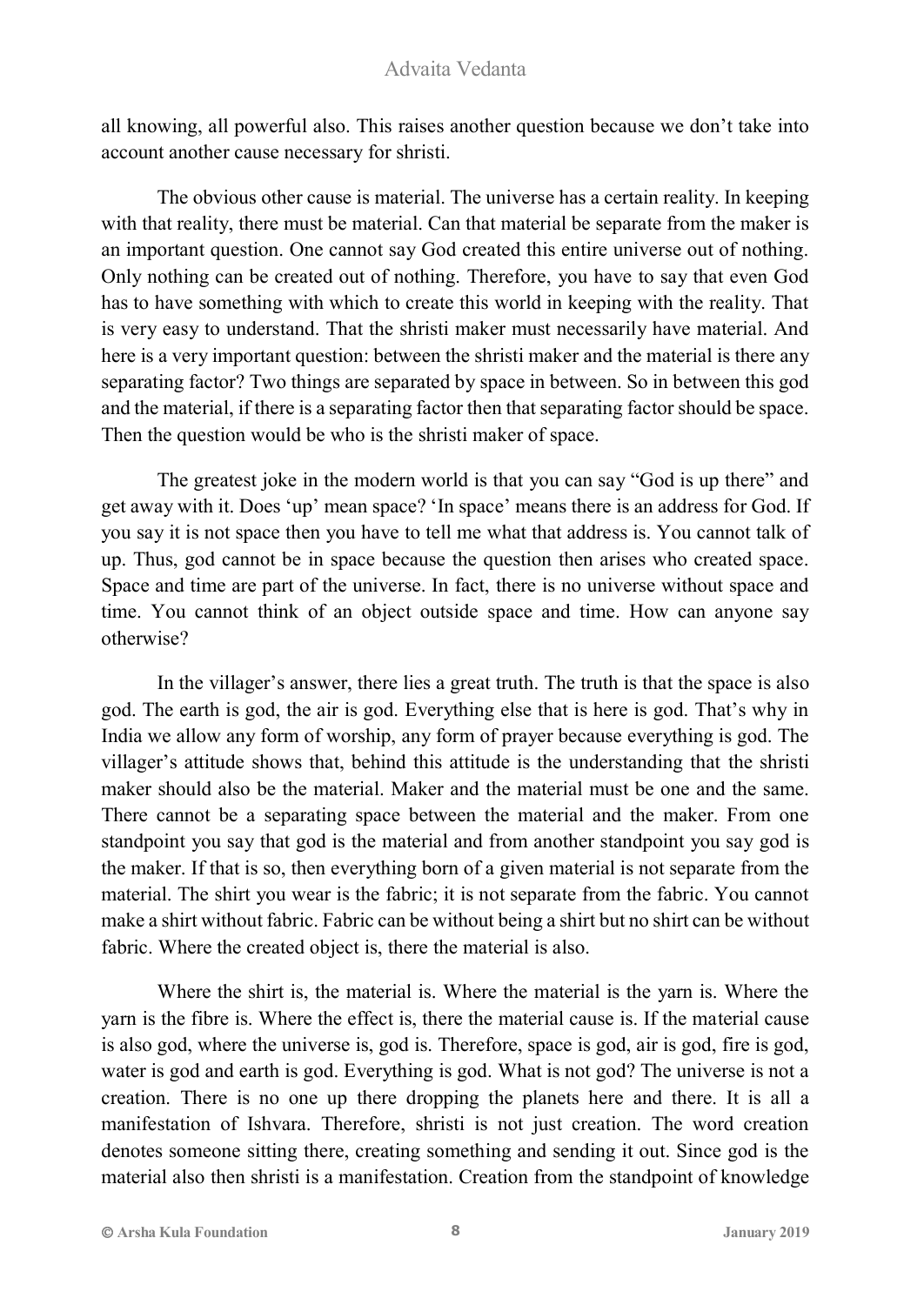and shristi from the standpoint of material cause being god, it is one manifestation. Here lies the understanding of indigenous culture.

When we look into the scheme of things, we understand it is intelligently put together pre-supposing knowledge, knowledge has to rest in a conscious being. That conscious being must also be the material cause for this scheme of things. In other words, whom we call Ishvara, or God in English, this Ishvara is not just the maker. It is also being material is the very thing that is made. The made and the maker are one and the same. Anything we think of as Ishvara is going to be absurd if that Ishvara is not both the maker and the material cause. If both are one and the same then alone Ishvara is acceptable. If you say god is formless and is in heaven, it also becomes laughable in as much formless does not have a location, formless does not need a location. If you say Ishvara is both formless and all forms are non-separate from the formless, then you need to be understood.

Even if you look at this through the eye of physics, any form is formless. If any form can be reduced to atoms, and atoms into particles. Particles have no form. Each form is formless. There is nothing that is away from Ishvara. This is the essence of what we call Ishvara. In the answer of the villager is this underlying truth that Ishvara's manifestation is this universe. Therefore, everything is sacred. This is purely spiritual. There is no belief involved here. This is a reality to be understood. It's like any subject matter that is very precise like mathematics or physics where there is a certain clarity. It's not any other subject where it is vague.

For India, in their heritage, Ishvara is everything. In other words, everything is Ishvara. Ishvara can be without the world (in an un-manifest condition), but the manifest world cannot be anything but Ishvara. The fabric can be without being a shirt, no shirt can be without fabric. The effect is never separate from the substance cause and the substance can be separate without being the effect. This is what we say that the maker/material being is one and the same. This is objectivity, spiritual pragmatism. If you are going to be pragmatic, you have to consider all that is there. Don't leave anything out. But all that is here is Ishvara and therefore there is no question of any belief.

For Vedanta, god is not a matter for belief; it is a matter for understanding. Any understanding is of course believed to be true in the beginning, pending understanding. We call this *Shraddha* in Sanskrit. It is in every regional language in India. If everything is Ishvara, there is nothing to believe. Pending understanding, you can say, "I would like to know how it is". You cannot dismiss it unless you can prove that it cannot be true. To prove that it is not true, you have to explore and understand. All that is here is Ishvara is an equation. No equation is a matter for trust or belief. It is a matter for understanding. You can't say I believe the equation. Pending understanding you accept it. Unless otherwise proved, you accept it. Then you try to understand.